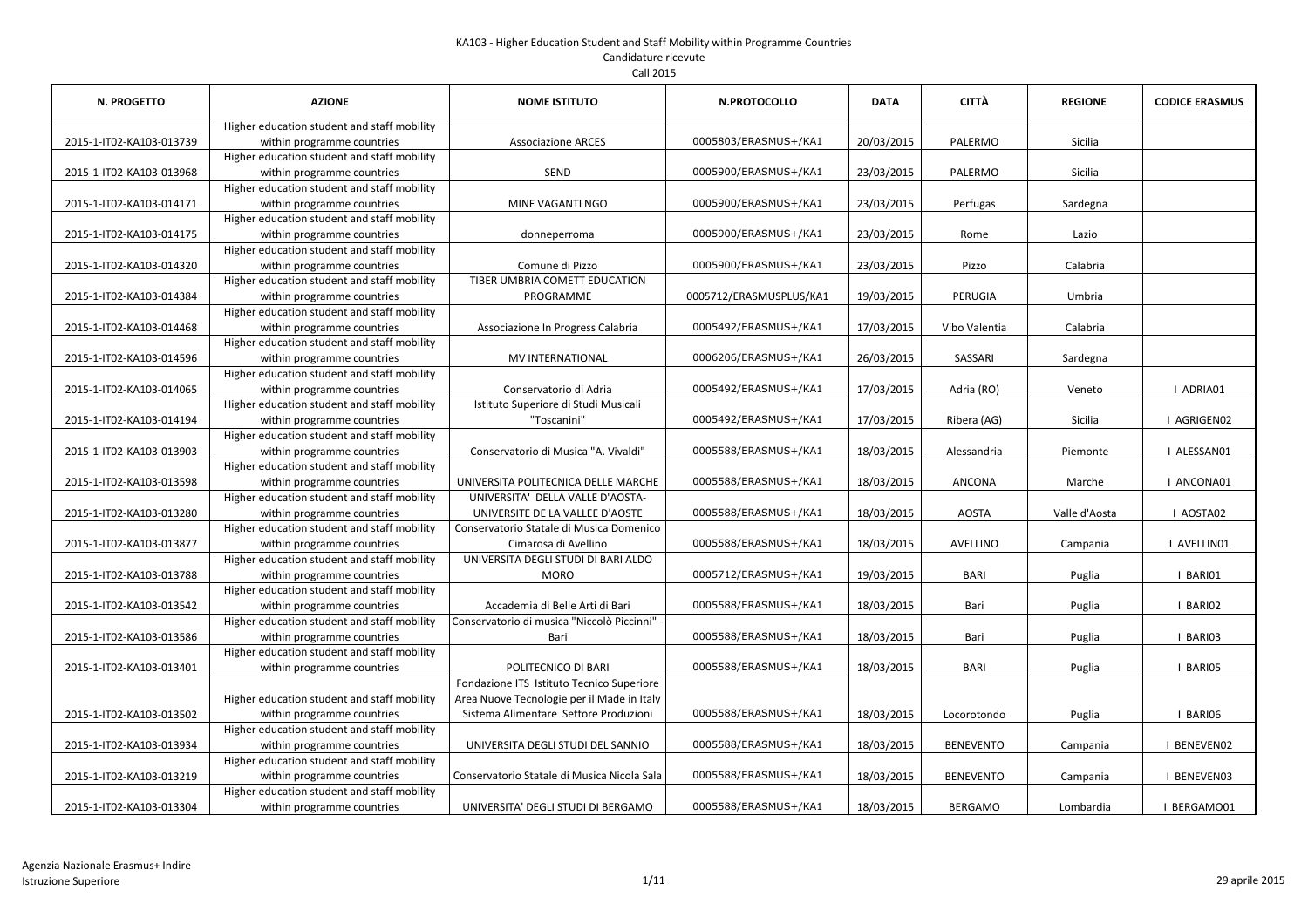| <b>N. PROGETTO</b>       | <b>AZIONE</b>                               | <b>NOME ISTITUTO</b>                        | <b>N.PROTOCOLLO</b>  | <b>DATA</b> | CITTÀ               | <b>REGIONE</b>      | <b>CODICE ERASMUS</b> |
|--------------------------|---------------------------------------------|---------------------------------------------|----------------------|-------------|---------------------|---------------------|-----------------------|
|                          | Higher education student and staff mobility | ISTITUTO MUSICALE "GAETANO DONIZETTI"       |                      |             |                     |                     |                       |
| 2015-1-IT02-KA103-013570 | within programme countries                  | (ISTITUTO SUPERIORE DI STUDI MUSICALI)      | 0005588/ERASMUS+/KA1 | 18/03/2015  | Bergamo             | Lombardia           | BERGAMO03             |
|                          | Higher education student and staff mobility | Fondazione Istituto Tecnico Superiore per   |                      |             |                     |                     |                       |
| 2015-1-IT02-KA103-013931 | within programme countries                  | le nuove tecnologie per il made in Italy    | 0005588/ERASMUS+/KA1 | 18/03/2015  | Bergamo             | Lombardia           | BERGAMO05             |
|                          | Higher education student and staff mobility | ALMA MATER STUDIORUM - UNIVERSITA DI        |                      |             |                     |                     |                       |
| 2015-1-IT02-KA103-013461 | within programme countries                  | <b>BOLOGNA</b>                              | 0005588/ERASMUS+/KA1 | 18/03/2015  | <b>BOLOGNA</b>      | Emilia-Romagna      | BOLOGNA01             |
|                          | Higher education student and staff mobility |                                             |                      |             |                     |                     |                       |
| 2015-1-IT02-KA103-013179 | within programme countries                  | ACCADEMIA DI BELLE ARTI DI BOLOGNA          | 0005588/ERASMUS+/KA1 | 18/03/2015  | <b>BOOGNA</b>       | Emilia-Romagna      | BOLOGNA03             |
|                          | Higher education student and staff mobility |                                             |                      |             |                     |                     |                       |
| 2015-1-IT02-KA103-013237 | within programme countries                  | Conservatorio di Musica G.B.Martini         | 0005588/ERASMUS+/KA1 | 18/03/2015  | Bologna             | Emilia-Romagna      | BOLOGNA04             |
|                          | Higher education student and staff mobility |                                             |                      |             |                     |                     |                       |
| 2015-1-IT02-KA103-013487 | within programme countries                  | LIBERA UNIVERSITA DI BOLZANO                | 0005588/ERASMUS+/KA1 | 18/03/2015  | <b>BOLZANO</b>      | Trentino Alto Adige | BOLZANO01             |
|                          | Higher education student and staff mobility | Conservatorio di musica "Claudio            |                      |             |                     |                     |                       |
| 2015-1-IT02-KA103-014392 | within programme countries                  | Monteverdi" Musik-Konservatorium            | 0005588/ERASMUS+/KA1 | 18/03/2015  | Bolzano             | Trentino Alto Adige | BOLZANO02             |
|                          | Higher education student and staff mobility | Università degli studi di scienze           |                      |             |                     |                     |                       |
| 2015-1-IT02-KA103-013885 | within programme countries                  | gastronomiche                               | 0005588/ERASMUS+/KA1 | 18/03/2015  | <b>Bra</b>          | Piemonte            | I BRA01               |
|                          | Higher education student and staff mobility |                                             |                      |             |                     |                     |                       |
| 2015-1-IT02-KA103-013634 | within programme countries                  | UNIVERSITA DEGLI STUDI DI BRESCIA           | 0005588/ERASMUS+/KA1 | 18/03/2015  | <b>BRESCIA</b>      | Lombardia           | I BRESCIA01           |
|                          | Higher education student and staff mobility | Vincenzo Foppa Società Cooperativa          |                      |             |                     |                     |                       |
| 2015-1-IT02-KA103-013333 | within programme countries                  | Sociale ONLUS                               | 0005588/ERASMUS+/KA1 | 18/03/2015  | <b>Brescia</b>      | Lombardia           | I BRESCIA04           |
|                          | Higher education student and staff mobility |                                             |                      |             |                     |                     |                       |
| 2015-1-IT02-KA103-013201 | within programme countries                  | <b>LABA SRL</b>                             | 0005588/ERASMUS+/KA1 | 18/03/2015  | <b>BRESCIA</b>      | Lombardia           | I BRESCIA05           |
|                          | Higher education student and staff mobility |                                             |                      |             |                     |                     |                       |
| 2015-1-IT02-KA103-014099 | within programme countries                  | Conservatorio di Musica Luca Marenzio       | 0005588/ERASMUS+/KA1 | 18/03/2015  | <b>Brescia</b>      | Lombardia           | <b>I BRESCIA06</b>    |
|                          | Higher education student and staff mobility |                                             |                      |             |                     |                     |                       |
| 2015-1-IT02-KA103-013962 | within programme countries                  | UNIVERSITA DEGLI STUDI DI CAGLIARI          | 0005588/ERASMUS+/KA1 | 18/03/2015  | CAGLIARI            | Sardegna            | I CAGLIAR01           |
|                          | Higher education student and staff mobility | Conservatorio di Musica "G. P. da           |                      |             |                     |                     |                       |
| 2015-1-IT02-KA103-013776 | within programme countries                  | Palestrina"                                 | 0005588/ERASMUS+/KA1 | 18/03/2015  | Cagliari            | Sardegna            | I CAGLIAR02           |
|                          | Higher education student and staff mobility |                                             |                      |             |                     |                     |                       |
| 2015-1-IT02-KA103-013923 | within programme countries                  | UNIVERSITA DEGLI STUDI DI CAMERINO          | 0005588/ERASMUS+/KA1 | 18/03/2015  | <b>CAMERINO</b>     | Marche              | <b>CAMERIN01</b>      |
|                          | Higher education student and staff mobility |                                             |                      |             |                     |                     |                       |
| 2015-1-IT02-KA103-013214 | within programme countries                  | UNIVERSITA DEGLI STUDI DEL MOLISE           | 0005588/ERASMUS+/KA1 | 18/03/2015  | <b>CAMPOBASSO</b>   | Molise              | CAMPOBA01             |
|                          | Higher education student and staff mobility | Conservatorio Statale di Musica "L. Perosi" |                      |             |                     |                     |                       |
| 2015-1-IT02-KA103-013310 | within programme countries                  | Campobasso                                  | 0005588/ERASMUS+/KA1 | 18/03/2015  | Campobasso          | Molise              | CAMPOBA03             |
|                          | Higher education student and staff mobility |                                             |                      |             |                     |                     |                       |
| 2015-1-IT02-KA103-013485 | within programme countries                  | ACCADEMIA DI BELLE ARTI DI CARRARA          | 0005588/ERASMUS+/KA1 | 18/03/2015  | CARRARA             | Toscana             | CARRARA01             |
|                          | Higher education student and staff mobility |                                             |                      |             |                     |                     |                       |
| 2015-1-IT02-KA103-014058 | within programme countries                  | LUM JEAN MONNET                             | 0005588/ERASMUS+/KA1 | 18/03/2015  | CASAMASSIMA (BA)    | Puglia              | CASAMAS01             |
|                          | Higher education student and staff mobility | UNIVERSITA DEGLI STUDI DI CASSINO E DEL     |                      |             |                     |                     |                       |
| 2015-1-IT02-KA103-014480 | within programme countries                  | LAZIO MERIDIONALE                           | 0005588/ERASMUS+/KA1 | 18/03/2015  | CASSINO             | Lazio               | I CASSINO01           |
|                          | Higher education student and staff mobility | Conservatorio di Musica "Agostino           |                      |             |                     |                     |                       |
| 2015-1-IT02-KA103-013319 | within programme countries                  | Steffani"                                   | 0005712/ERASMUS+/KA1 | 19/03/2015  | Castelfranco Veneto | Veneto              | I CASTELF01           |
|                          | Higher education student and staff mobility |                                             |                      |             |                     |                     |                       |
| 2015-1-IT02-KA103-013514 | within programme countries                  | UNIVERSITA CARLO CATTANEO LIUC              | 0005712/ERASMUS+/KA1 | 19/03/2015  | CASTELLANZA         | Lombardia           | I CASTELL01           |
|                          | Higher education student and staff mobility |                                             |                      |             |                     |                     |                       |
| 2015-1-IT02-KA103-013625 | within programme countries                  | UNIVERSITA DEGLI STUDI DI CATANIA           | 0005712/ERASMUS+/KA1 | 19/03/2015  | <b>CATANIA</b>      | Sicilia             | CATANIA01             |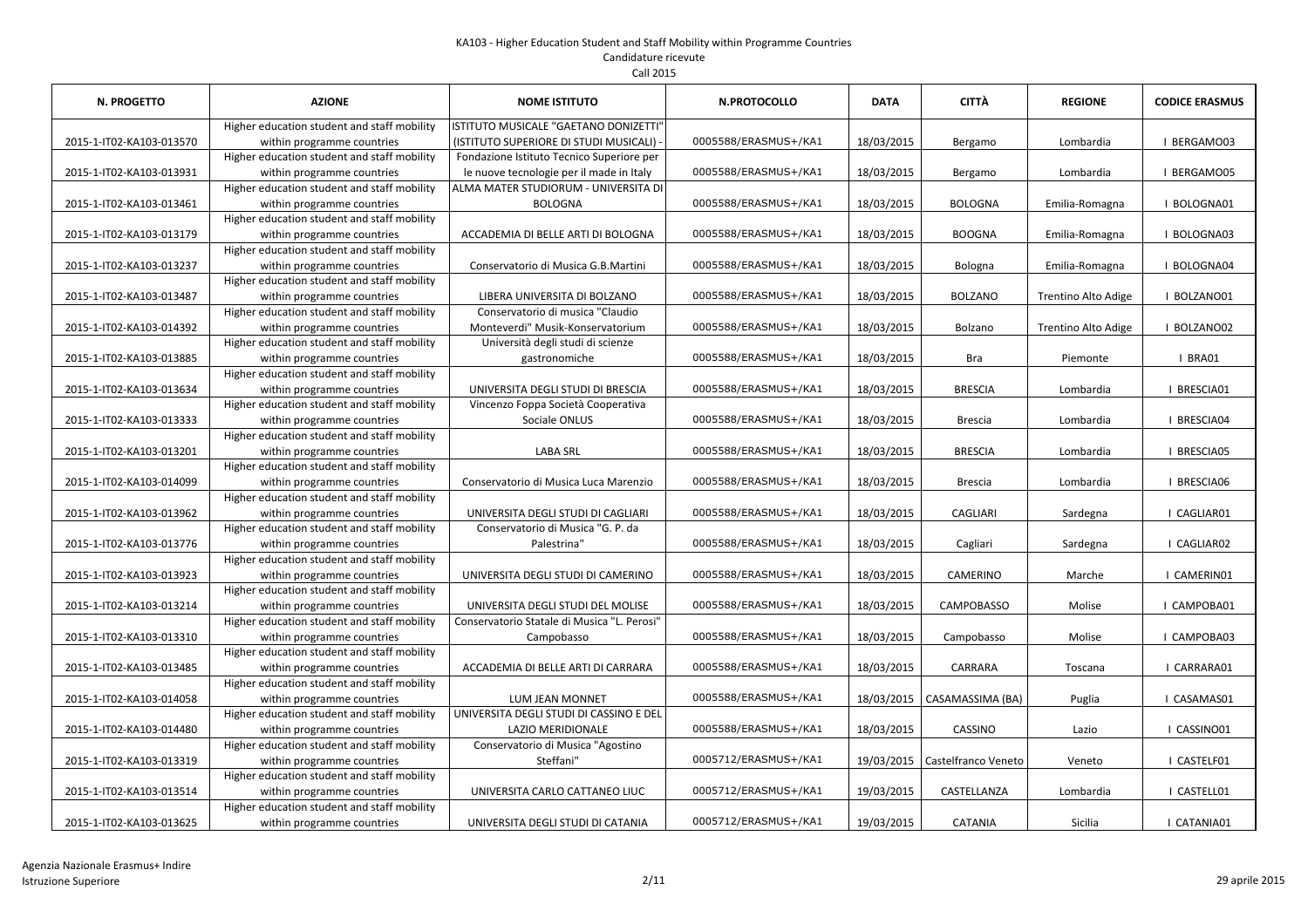| N. PROGETTO              | <b>AZIONE</b>                                                                                                            | <b>NOME ISTITUTO</b>                                                                  | <b>N.PROTOCOLLO</b>     | <b>DATA</b> | <b>CITTÀ</b>                  | <b>REGIONE</b> | <b>CODICE ERASMUS</b> |
|--------------------------|--------------------------------------------------------------------------------------------------------------------------|---------------------------------------------------------------------------------------|-------------------------|-------------|-------------------------------|----------------|-----------------------|
| 2015-1-IT02-KA103-013957 | Higher education student and staff mobility<br>within programme countries                                                | Accademiadi Belle Arti di Catania                                                     | 0005712/ERASMUS+/KA1    | 19/03/2015  | Catania                       | Sicilia        | CATANIA03             |
| 2015-1-IT02-KA103-013346 | Higher education student and staff mobility<br>within programme countries                                                | Istituto Superiore di Studi Musicali<br>"Vincenzo Bellini" Catania                    | 0005712/ERASMUS+/KA1    | 19/03/2015  | Catania                       | Sicilia        | CATANIA06             |
| 2015-1-IT02-KA103-013308 | Higher education student and staff mobility<br>within programme countries                                                | UNIVERSITA DEGLI STUDI MAGNA GRAECIA<br>DI CATANZARO                                  | 0005492/ERASMUS+/KA1    | 17/03/2015  | CATANZARO                     | Calabria       | CATANZA02             |
| 2015-1-IT02-KA103-013189 | Higher education student and staff mobility<br>within programme countries                                                | <b>CONSERVATORIO STATALE DI MUSICA</b><br>"BRUNO MADERNA"                             | 0005492/ERASMUS+/KA1    | 17/03/2015  | <b>CESENA</b>                 | Emilia-Romagna | I CESENA01            |
| 2015-1-IT02-KA103-013313 | Higher education student and staff mobility<br>within programme countries                                                | UNIVERSITA DEGLI STUDI GABRIELE<br>D'ANNUNZIO DI CHIETI-PESCARA                       | 0005712/ERASMUS+/KA1    | 19/03/2015  | <b>CHIETI</b>                 | Abruzzo        | I CHIETI01            |
| 2015-1-IT02-KA103-013904 | Higher education student and staff mobility<br>within programme countries                                                | Accademia di belle arti Aldo Galli - I.L.E.M.<br>srl                                  | 0005712/ERASMUS+/KA1    | 19/03/2015  | Como                          | Lombardia      | I COMO03              |
| 2015-1-IT02-KA103-014059 | Higher education student and staff mobility<br>within programme countries                                                | Conservatorio di Como                                                                 | 0005712/ERASMUS+/KA1    | 19/03/2015  | Como                          | Lombardia      | I COMO04              |
| 2015-1-IT02-KA103-013400 | Higher education student and staff mobility<br>within programme countries                                                | UNIVERSITA DELLA CALABRIA                                                             | 0005712/ERASMUS+/KA1    | 19/03/2015  | ARCAVACATA DI<br><b>RENDE</b> | Calabria       | COSENZA01             |
| 2015-1-IT02-KA103-013417 | Higher education student and staff mobility<br>within programme countries                                                | UNIVERSITA DELLA CALABRIA                                                             | 0005712/ERASMUS+/KA1    | 19/03/2015  | ARCAVACATA DI<br><b>RENDE</b> | Calabria       | COSENZA01             |
| 2015-1-IT02-KA103-013426 | Higher education student and staff mobility<br>within programme countries                                                | Conservatorio di Musica "Stanislao<br>Giacomantonio"                                  | 0005712/ERASMUS+/KA1    | 19/03/2015  | COSENZA                       | Calabria       | COSENZA03             |
| 2015-1-IT02-KA103-013432 | Higher education student and staff mobility<br>within programme countries                                                | Conservatorio di Musica "Stanislao<br>Giacomantonio"                                  | 0005712/ERASMUS+/KA1    | 19/03/2015  | COSENZA                       | Calabria       | COSENZA03             |
| 2015-1-IT02-KA103-013839 | Higher education student and staff mobility<br>within programme countries                                                | FONDAZIONE ITS TIRRENO NUOVE<br><b>TECNOLOGIE DELLA VITA</b>                          | 0005712/ERASMUS+/KA1    | 19/03/2015  | <b>FUSCALDO</b>               | Calabria       | COSENZA04             |
| 2015-1-IT02-KA103-013907 | Higher education student and staff mobility<br>within programme countries<br>Higher education student and staff mobility | Conservatorio di musica "G.F.Ghedini"                                                 | 0005712/ERASMUS+/KA1    | 19/03/2015  | Cuneo                         | Piemonte       | I CUNEO01             |
| 2015-1-IT02-KA103-014292 | within programme countries<br>Higher education student and staff mobility                                                | UNIVERSITA DEGLI STUDI DI ENNA KORE<br>Istituto Superiore per le Industrie Artistiche | 0005712/ERASMUS+/KA1    | 19/03/2015  | <b>ENNA</b>                   | Sicilia        | I ENNA01              |
| 2015-1-IT02-KA103-013185 | within programme countries<br>Higher education student and staff mobility                                                | Faenza<br>CONSERVATORIO STATALE DI MUSICA "G.B.                                       | 0005712/ERASMUSPLUS/KA1 | 19/03/2015  | Faenza                        | Emilia-Romagna | I FAENZA01            |
| 2015-1-IT02-KA103-013639 | within programme countries<br>Higher education student and staff mobility                                                | PERGOLESI" - FERMO                                                                    | 0005712/ERASMUSPLUS/KA1 | 19/03/2015  | Fermo                         | Marche         | I FERMO01             |
| 2015-1-IT02-KA103-013667 | within programme countries<br>Higher education student and staff mobility                                                | UNIVERSITA DEGLI STUDI DI FERRARA                                                     | 0005712/ERASMUS+/KA1    | 19/03/2015  | FERRARA                       | Emilia-Romagna | FERRARA01             |
| 2015-1-IT02-KA103-014338 | within programme countries<br>Higher education student and staff mobility                                                | UNIVERSITA DEGLI STUDI DI FERRARA<br>Conservatorio Statale di Musica "G.              | 0005712/ERASMUS+/KA1    | 19/03/2015  | FERRARA                       | Emilia-Romagna | I FERRARA01           |
| 2015-1-IT02-KA103-013555 | within programme countries<br>Higher education student and staff mobility                                                | Frescobaldi" Ferrara                                                                  | 0005712/ERASMUS+/KA1    | 19/03/2015  | Ferrara<br>SAN DOMENICO DI    | Emilia-Romagna | FERRARA02             |
| 2015-1-IT02-KA103-013244 | within programme countries<br>Higher education student and staff mobility                                                | EUROPEAN UNIVERSITY INSTITUTE                                                         | 0005712/ERASMUSPLUS/KA1 | 19/03/2015  | FIESOLE (FIRENZE)             | Toscana        | I FIESOLE01           |
| 2015-1-IT02-KA103-013970 | within programme countries                                                                                               | UNIVERSITA DEGLI STUDI DI FIRENZE                                                     | 0005712/ERASMUS+/KA1    | 19/03/2015  | Florence                      | Toscana        | I FIRENZE01           |
| 2015-1-IT02-KA103-014385 | Higher education student and staff mobility<br>within programme countries                                                | Accademia di Belle Arti di Firenze                                                    | 0005803/ERASMUS+/KA1    | 20/03/2015  | florence                      | Toscana        | I FIRENZE03           |
| 2015-1-IT02-KA103-014217 | Higher education student and staff mobility<br>within programme countries                                                | Istituto Superiore per le Industrie Artistiche                                        | 0005712/ERASMUS+/KA1    | 19/03/2015  | Florence                      | Toscana        | I FIRENZE05           |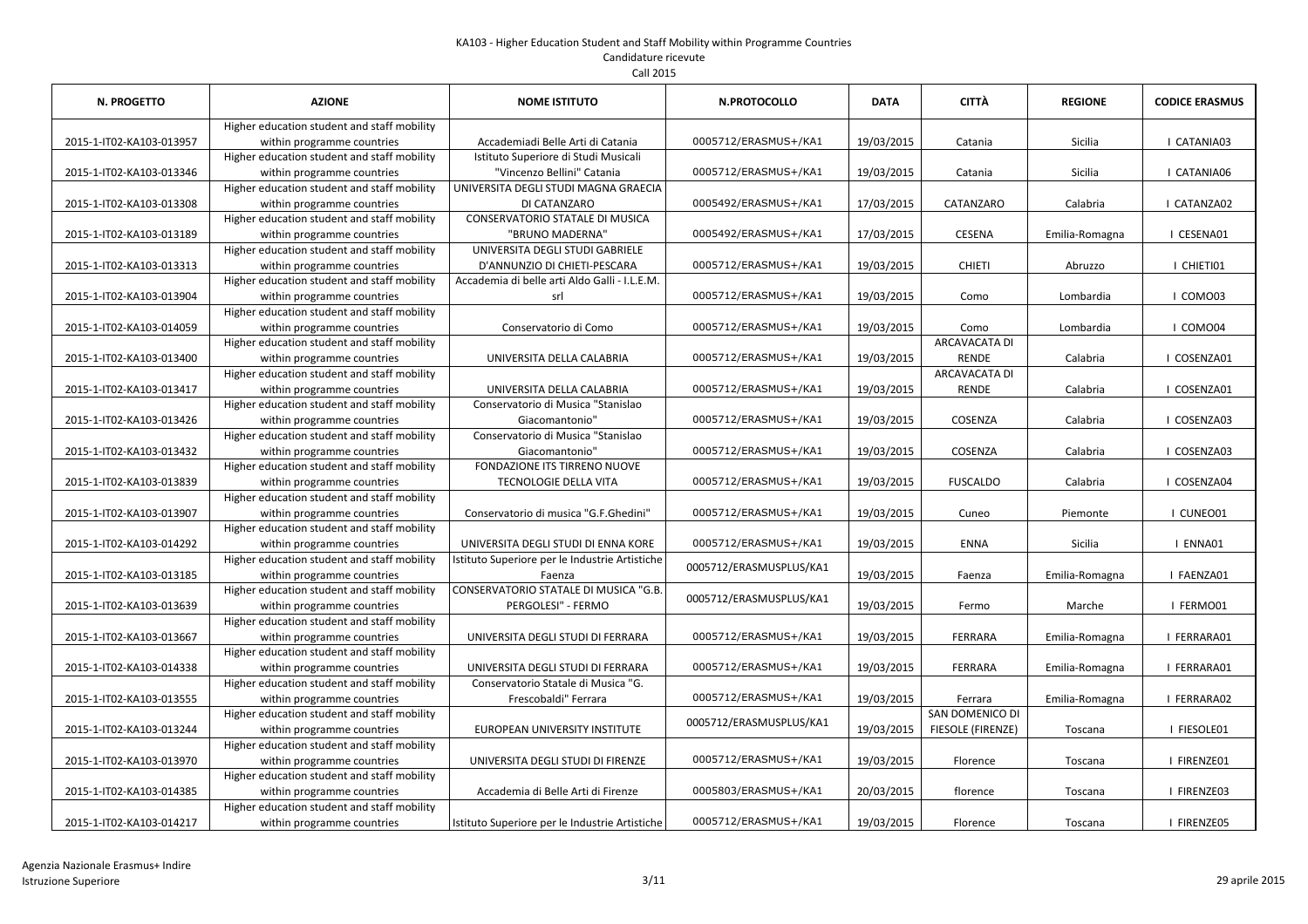| <b>N. PROGETTO</b>       | <b>AZIONE</b>                               | <b>NOME ISTITUTO</b>                         | N.PROTOCOLLO            | <b>DATA</b> | CITTÀ            | <b>REGIONE</b> | <b>CODICE ERASMUS</b> |
|--------------------------|---------------------------------------------|----------------------------------------------|-------------------------|-------------|------------------|----------------|-----------------------|
|                          | Higher education student and staff mobility | Fondazione Scuola di Musica di Fiesole       |                         |             | San Domenico di  |                |                       |
| 2015-1-IT02-KA103-013726 | within programme countries                  | Onlus                                        | 0005712/ERASMUS+/KA1    | 19/03/2015  | Fiesole (FI)     | Toscana        | I FIRENZE07           |
|                          | Higher education student and staff mobility | <b>CONSERVATORIO STATALE DI MUSICA</b>       |                         |             |                  |                |                       |
| 2015-1-IT02-KA103-013439 | within programme countries                  | "UMBERTO GIORDANO"                           | 0005712/ERASMUS+/KA1    | 19/03/2015  | Foggia           | Puglia         | I FOGGIA02            |
|                          | Higher education student and staff mobility |                                              |                         |             |                  |                |                       |
| 2015-1-IT02-KA103-013617 | within programme countries                  | UNIVERSITA DEGLI STUDI DI FOGGIA             | 0005712/ERASMUS+/KA1    | 19/03/2015  | <b>FOGGIA</b>    | Puglia         | I FOGGIA03            |
|                          | Higher education student and staff mobility |                                              |                         |             |                  |                |                       |
| 2015-1-IT02-KA103-013886 | within programme countries                  | UNIVERSITA DEGLI STUDI DI FOGGIA             | 0005712/ERASMUS+/KA1    | 19/03/2015  | <b>FOGGIA</b>    | Puglia         | I FOGGIA03            |
|                          | Higher education student and staff mobility |                                              | 0005712/ERASMUSPLUS/KA1 |             |                  |                |                       |
| 2015-1-IT02-KA103-013887 | within programme countries                  | Fondazione Universitaria San Pellegrino      |                         | 19/03/2015  | Misano Adriatico | Emilia-Romagna | I FORLI01             |
|                          | Higher education student and staff mobility |                                              |                         |             |                  |                |                       |
| 2015-1-IT02-KA103-013312 | within programme countries                  | Accademia di Belle Arti di Frosinone         | 0005712/ERASMUS+/KA1    | 19/03/2015  | Frosinone        | Lazio          | I FROSINO01           |
|                          | Higher education student and staff mobility |                                              |                         |             |                  |                |                       |
| 2015-1-IT02-KA103-013334 | within programme countries                  | Conservatorio di Musica "L. Refice"          | 0005712/ERASMUS+/KA1    | 19/03/2015  | Frosinone        | Lazio          | FROSINO02             |
|                          | Higher education student and staff mobility |                                              |                         |             |                  |                |                       |
| 2015-1-IT02-KA103-013213 | within programme countries                  | UNIVERSITA DEGLI STUDI DI GENOVA             | 0005712/ERASMUS+/KA1    | 19/03/2015  | <b>GENOVA</b>    | Liguria        | I GENOVA01            |
|                          | Higher education student and staff mobility | Conservatorio Statale di Musica Niccolò      |                         |             |                  |                |                       |
| 2015-1-IT02-KA103-013311 | within programme countries                  | Paganini                                     | 0005712/ERASMUS+/KA1    | 19/03/2015  | <b>GENOVA</b>    | Liguria        | I GENOVA02            |
|                          | Higher education student and staff mobility |                                              |                         |             |                  |                |                       |
| 2015-1-IT02-KA103-014534 | within programme countries                  | Accademia Ligustica di Belle Arti            | 0005712/ERASMUS+/KA1    | 19/03/2015  | Genova           | Liguria        | I GENOVA03            |
|                          | Higher education student and staff mobility | FONDAZIONE ISTITUTO TECNICO PER              |                         |             |                  |                |                       |
| 2015-1-IT02-KA103-013446 | within programme countries                  | L'EFFICIENZA ENERGETICA                      | 0005712/ERASMUS+/KA1    | 19/03/2015  | savona           | Liguria        | I GENOVA05            |
|                          | Higher education student and staff mobility |                                              |                         |             |                  |                |                       |
| 2015-1-IT02-KA103-015510 | within programme countries                  | UNIVERSITA DEGLI STUDI DI L-AQUILA           | 0006105/ERASMUS+/KA1    | 25/03/2015  | L'Aquila         | Abruzzo        | I L-AQUIL01           |
|                          |                                             |                                              |                         |             |                  |                |                       |
|                          | Higher education student and staff mobility |                                              |                         |             |                  |                |                       |
| 2015-1-IT02-KA103-013629 | within programme countries                  | ACCADEMIA DI BELLE ARTI DI L'AQUILA          | 0005492/ERASMUS+/KA1    | 17/03/2015  | L'AQUILA         | Abruzzo        | I L-AQUIL03           |
|                          | Higher education student and staff mobility |                                              |                         |             |                  |                |                       |
| 2015-1-IT02-KA103-013963 | within programme countries                  | Conservatorio di Musica "Alfredo Casella"    | 0005712/ERASMUS+/KA1    | 19/03/2015  | L'Aquila         | Abruzzo        | I L-AQUIL04           |
|                          | Higher education student and staff mobility | Istituto Tecnico Superiore Efficienza        |                         |             |                  |                |                       |
| 2015-1-IT02-KA103-013705 | within programme countries                  | Energetica-L'Aquila                          | 0005712/ERASMUS+/KA1    | 19/03/2015  | L'Aquila         | Abruzzo        | I L-AQUIL05           |
|                          | Higher education student and staff mobility | Conservatorio statale di musica Giacomo      |                         |             |                  |                |                       |
| 2015-1-IT02-KA103-013508 | within programme countries                  | Puccini                                      | 0005712/ERASMUS+/KA1    | 19/03/2015  | la Spezia        | Liguria        | I LA-SPEZ01           |
|                          | Higher education student and staff mobility | Conservatorio di Musica di Latina - Ottorino |                         |             |                  |                |                       |
| 2015-1-IT02-KA103-013563 | within programme countries                  | Respighi                                     | 0005712/ERASMUS+/KA1    | 19/03/2015  | LATINA           | Lazio          | I LATINA02            |
|                          | Higher education student and staff mobility | Fondazione Biocampus Istituto Tecnico        | 0005712/ERASMUSPLUS/KA1 |             |                  |                |                       |
| 2015-1-IT02-KA103-013662 | within programme countries                  | Superiore per le Nuove Tecnologie per il     |                         | 19/03/2015  | LATINA           | Lazio          | I LATINA04            |
|                          | Higher education student and staff mobility |                                              |                         |             |                  |                |                       |
| 2015-1-IT02-KA103-013619 | within programme countries                  | UNIVERSITA DEL SALENTO                       | 0005803/ERASMUS+/KA1    | 20/03/2015  | <b>LECCE</b>     | Puglia         | I LECCE01             |
|                          | Higher education student and staff mobility |                                              |                         |             |                  |                |                       |
| 2015-1-IT02-KA103-013247 | within programme countries                  | ACCADEMIA DI BELLE ARTI DI LECCE             | 0005803/ERASMUS+/KA1    | 20/03/2015  | Lecce            | Puglia         | I LECCE02             |
|                          | Higher education student and staff mobility | Conservatorio di Musica di Lecce - Tito      |                         |             |                  |                |                       |
| 2015-1-IT02-KA103-013414 | within programme countries                  | Schipa                                       | 0005803/ERASMUS+/KA1    | 20/03/2015  | Lecce            | Puglia         | I LECCE03             |
|                          | Higher education student and staff mobility |                                              |                         |             |                  |                |                       |
| 2015-1-IT02-KA103-013545 | within programme countries                  | ISSM P. Mascagni                             | 0005803/ERASMUS+/KA1    | 20/03/2015  | Livorno          | Toscana        | I LIVORNO01           |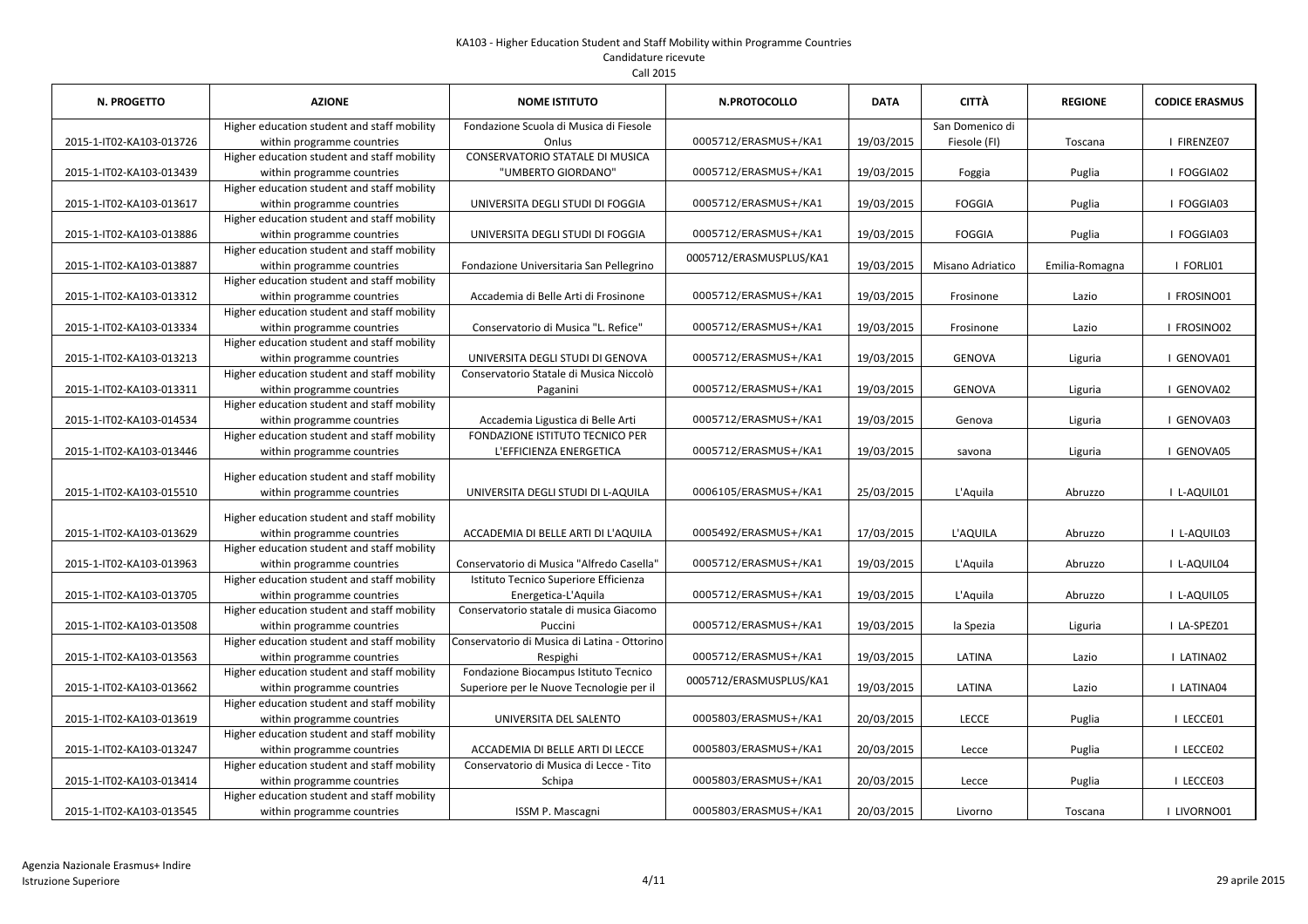| Call 2015                |                                                                           |                                                     |                      |             |                     |                |                       |  |
|--------------------------|---------------------------------------------------------------------------|-----------------------------------------------------|----------------------|-------------|---------------------|----------------|-----------------------|--|
| <b>N. PROGETTO</b>       | <b>AZIONE</b>                                                             | <b>NOME ISTITUTO</b>                                | N.PROTOCOLLO         | <b>DATA</b> | CITTÀ               | <b>REGIONE</b> | <b>CODICE ERASMUS</b> |  |
|                          |                                                                           | <b>FONDAZIONE ISTITUTO TECNICO</b>                  |                      |             |                     |                |                       |  |
|                          | Higher education student and staff mobility                               | SUPERIORE PER LA MANUTENZIONE                       |                      |             | Rosignano Marittimo |                |                       |  |
| 2015-1-IT02-KA103-014091 | within programme countries                                                | INDUSTRIALE                                         | 0005803/ERASMUS+/KA1 | 20/03/2015  | Loc. Solvay         | Toscana        | I LIVORNO02           |  |
|                          | Higher education student and staff mobility                               | <b>SCUOLA SUPERIORE PER MEDIATORI</b>               |                      |             |                     |                |                       |  |
| 2015-1-IT02-KA103-014642 | within programme countries                                                | <b>LINGUISTICI</b>                                  | 0005803/ERASMUS+/KA1 | 20/03/2015  | Lucca               | Toscana        | I LUCCA02             |  |
|                          | Higher education student and staff mobility                               | Istitituto Superiore di Studi Musicali              |                      |             |                     |                |                       |  |
| 2015-1-IT02-KA103-013512 | within programme countries                                                | "L.Boccherini"                                      | 0005803/ERASMUS+/KA1 | 20/03/2015  | Lucca               | Toscana        | I LUCCA03             |  |
|                          | Higher education student and staff mobility                               | SCUOLA IMT (ISTITUZIONI, MERCATI,                   |                      |             |                     |                |                       |  |
| 2015-1-IT02-KA103-013437 | within programme countries                                                | TECNOLOGIE) ALTI STUDI DI LUCCA                     | 0005803/ERASMUS+/KA1 | 20/03/2015  | <b>LUCCA</b>        | Toscana        | I LUCCA04             |  |
|                          | Higher education student and staff mobility                               |                                                     |                      |             |                     |                |                       |  |
| 2015-1-IT02-KA103-013224 | within programme countries                                                | UNIVERSITA DEGLI STUDI DI MACERATA                  | 0005803/ERASMUS+/KA1 | 20/03/2015  | <b>MACERATA</b>     | Marche         | I MACERAT01           |  |
|                          | Higher education student and staff mobility                               |                                                     |                      |             |                     |                |                       |  |
| 2015-1-IT02-KA103-013212 | within programme countries<br>Higher education student and staff mobility | ACCADEMIA DI BELLE ARTI - MACERATA                  | 0005803/ERASMUS+/KA1 | 20/03/2015  | <b>MACERATA</b>     | Marche         | I MACERAT02           |  |
| 2015-1-IT02-KA103-013568 | within programme countries                                                | Conservatorio di Musica "Lucio Campiani"<br>Mantova | 0005803/ERASMUS+/KA1 | 20/03/2015  | <b>MANTOVA</b>      | Lombardia      | I MANTOVA01           |  |
|                          | Higher education student and staff mobility                               | Conservatorio di Musica "Egidio Romualdo            |                      |             |                     |                |                       |  |
| 2015-1-IT02-KA103-014667 | within programme countries                                                | Duni" di Matera                                     | 0005803/ERASMUS+/KA1 | 20/03/2015  | Matera              | Basilicata     | I MATERA01            |  |
|                          | Higher education student and staff mobility                               |                                                     |                      |             |                     |                |                       |  |
| 2015-1-IT02-KA103-014269 | within programme countries                                                | UNIVERSITA DEGLI STUDI DI MESSINA                   | 0005803/ERASMUS+/KA1 | 20/03/2015  | <b>MESSINA</b>      | Sicilia        | I MESSINA01           |  |
|                          | Higher education student and staff mobility                               | Conservatorio di Musica "A. Corelli"                |                      |             |                     |                |                       |  |
| 2015-1-IT02-KA103-013394 | within programme countries                                                | Messina                                             | 0005803/ERASMUS+/KA1 | 20/03/2015  | Messina             | Sicilia        | I MESSINA04           |  |
|                          | Higher education student and staff mobility                               |                                                     |                      |             |                     |                |                       |  |
| 2015-1-IT02-KA103-013299 | within programme countries                                                | UNIVERSITA DEGLI STUDI DI MILANO                    | 0005803/ERASMUS+/KA1 | 20/03/2015  | <b>MILANO</b>       | Sicilia        | I MILANO01            |  |
|                          | Higher education student and staff mobility                               |                                                     |                      |             |                     |                |                       |  |
| 2015-1-IT02-KA103-013727 | within programme countries                                                | POLITECNICO DI MILANO                               | 0005803/ERASMUS+/KA1 | 20/03/2015  | <b>MILANO</b>       | Lombardia      | I MILANO02            |  |
|                          | Higher education student and staff mobility                               |                                                     |                      |             |                     |                |                       |  |
| 2015-1-IT02-KA103-013324 | within programme countries                                                | UNIVERSITA CATTOLICA DEL SACRO CUORE                | 0005803/ERASMUS+/KA1 | 20/03/2015  | <b>MILANO</b>       | Lombardia      | I MILANO03            |  |
|                          | Higher education student and staff mobility                               |                                                     |                      |             |                     |                |                       |  |
| 2015-1-IT02-KA103-013282 | within programme countries                                                | UNIVERSITA COMMERCIALE LUIGI BOCCONI                | 0005803/ERASMUS+/KA1 | 20/03/2015  | <b>MILANO</b>       | Lombardia      | I MILANO04            |  |
|                          | Higher education student and staff mobility                               | LIBERA UNIVERSITA DI LINGUE E                       |                      |             |                     |                |                       |  |
| 2015-1-IT02-KA103-013258 | within programme countries                                                | COMUNICAZIONE IULM                                  | 0005803/ERASMUS+/KA1 | 20/03/2015  | <b>MILANO</b>       | Lombardia      | I MILANO05            |  |
|                          | Higher education student and staff mobility                               |                                                     |                      |             |                     |                |                       |  |
| 2015-1-IT02-KA103-013783 | within programme countries                                                | ACCADEMIA DI BELLE ARTI DI BRERA                    | 0005803/ERASMUS+/KA1 | 20/03/2015  | Milano              | Lombardia      | I MILANO08            |  |
|                          | Higher education student and staff mobility                               | <b>CONSERVATORIO DI MUSICA "G.VERDI" DI</b>         |                      |             |                     |                |                       |  |
| 2015-1-IT02-KA103-013197 | within programme countries                                                | <b>MILANO</b><br>NABA NUOVA ACCADEMIA DI BELLE ARTI | 0005803/ERASMUS+/KA1 | 20/03/2015  | <b>MILANO</b>       | Lombardia      | I MILANO09            |  |
| 2015-1-IT02-KA103-014300 | Higher education student and staff mobility<br>within programme countries | <b>MILANO</b>                                       | 0005900/ERASMUS+/KA1 | 23/03/2015  | <b>MILANO</b>       | Lombardia      | I MILANO11            |  |
|                          | Higher education student and staff mobility                               |                                                     |                      |             |                     |                |                       |  |
| 2015-1-IT02-KA103-013898 | within programme countries                                                | Scuola Superiore per Interpreti e Traduttori        | 0005803/ERASMUS+/KA1 | 20/03/2015  | Milano              | Lombardia      | I MILANO12            |  |
|                          | Higher education student and staff mobility                               | Scuola Superiore per Mediatori Linguistici -        |                      |             |                     |                |                       |  |
| 2015-1-IT02-KA103-013182 | within programme countries                                                | Dipartimento di Lingue di Scuole Civiche            | 0005900/ERASMUS+/KA1 | 23/03/2015  | <b>MILANO</b>       | Lombardia      | I MILANO14            |  |
|                          | Higher education student and staff mobility                               |                                                     |                      |             |                     |                |                       |  |
| 2015-1-IT02-KA103-013266 | within programme countries                                                | UNIVERSITA VITA-SALUTE SAN RAFFAELE                 | 0005900/ERASMUS+/KA1 | 23/03/2015  | <b>MILANO</b>       | Lombardia      | I MILANO15            |  |
|                          | Higher education student and staff mobility                               | UNIVERSITA' DEGLI STUDI DI MILANO-                  |                      |             |                     |                |                       |  |
| 2015-1-IT02-KA103-013663 | within programme countries                                                | <b>BICOCCA</b>                                      | 0005900/ERASMUS+/KA1 | 23/03/2015  | <b>MILANO</b>       | Lombardia      | I MILANO16            |  |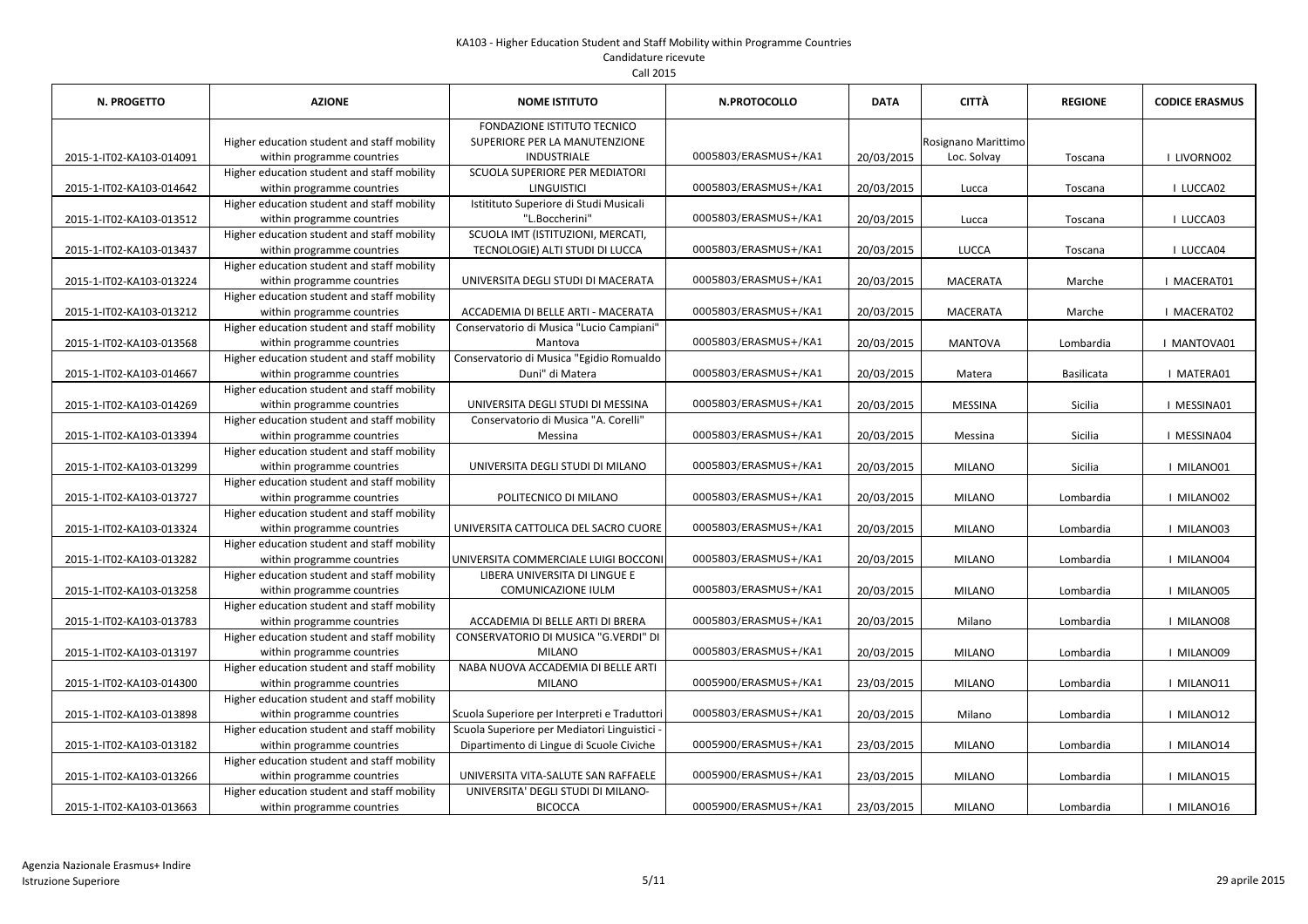| N. PROGETTO              | <b>AZIONE</b>                                                             | <b>NOME ISTITUTO</b>                                           | <b>N.PROTOCOLLO</b>  | <b>DATA</b> | <b>CITTÀ</b>   | <b>REGIONE</b> | <b>CODICE ERASMUS</b> |
|--------------------------|---------------------------------------------------------------------------|----------------------------------------------------------------|----------------------|-------------|----------------|----------------|-----------------------|
| 2015-1-IT02-KA103-013207 | Higher education student and staff mobility<br>within programme countries | IED Istituto Europeo di Design S.p.A.                          | 0005900/ERASMUS+/KA1 | 23/03/2015  | Milano         | Lombardia      | I MILANO18            |
| 2015-1-IT02-KA103-014607 | Higher education student and staff mobility<br>within programme countries | UNIVERSITA DEGLI STUDI DI MODENA E<br><b>REGGIO EMILIA</b>     | 0005588/ERASMUS+/KA1 | 18/03/2015  | <b>MODENA</b>  | Emilia-Romagna | I MODENA01            |
| 2015-1-IT02-KA103-013516 | Higher education student and staff mobility<br>within programme countries | Conservatorio di Musica "Nino Rota"                            | 0005803/ERASMUS+/KA1 | 20/03/2015  | Monopoli       | Puglia         | I MONOPOL02           |
| 2015-1-IT02-KA103-013915 | Higher education student and staff mobility<br>within programme countries | UNIVERSITA DEGLI STUDI DI NAPOLI<br>FEDERICO II.               | 0005712/ERASMUS+/KA1 | 19/03/2015  | <b>NAPOLI</b>  | Campania       | I NAPOLI01            |
| 2015-1-IT02-KA103-013222 | Higher education student and staff mobility<br>within programme countries | Università degli Studi di Napoli L'Orientale                   | 0005803/ERASMUS+/KA1 | 20/03/2015  | naples         | Campania       | I NAPOLI02            |
| 2015-1-IT02-KA103-013391 | Higher education student and staff mobility<br>within programme countries | UNIVERSITA DEGLI STUDI DI NAPOLI<br><b>PARTHENOPE</b>          | 0005900/ERASMUS+/KA1 | 23/03/2015  | <b>NAPOLI</b>  | Campania       | I NAPOLI03            |
| 2015-1-IT02-KA103-013621 | Higher education student and staff mobility<br>within programme countries | Università degli Studi Suor Orsola<br>Benincasa                | 0005900/ERASMUS+/KA1 | 23/03/2015  | Napoli         | Campania       | I NAPOLI04            |
| 2015-1-IT02-KA103-013479 | Higher education student and staff mobility<br>within programme countries | Accademia di Belle Arti                                        | 0005900/ERASMUS+/KA1 | 23/03/2015  | Napoli         | Campania       | I NAPOLI06            |
| 2015-1-IT02-KA103-013556 | Higher education student and staff mobility<br>within programme countries | Conservatorio San Pietro a Majella                             | 0005900/ERASMUS+/KA1 | 23/03/2015  | Napoli         | Campania       | I NAPOLI07            |
| 2015-1-IT02-KA103-013271 | Higher education student and staff mobility<br>within programme countries | SECONDA UNIVERSITÀ DEGLI STUDI DI<br><b>NAPOLI</b>             | 0005900/ERASMUS+/KA1 | 23/03/2015  | <b>CASERTA</b> | Campania       | I NAPOLI09            |
| 2015-1-IT02-KA103-014223 | Higher education student and staff mobility<br>within programme countries | <b>IUM Academy School</b>                                      | 0005900/ERASMUS+/KA1 | 23/03/2015  | Napoli         | Campania       | I NAPOLI10            |
| 2015-1-IT02-KA103-014022 | Higher education student and staff mobility<br>within programme countries | Fondazione ITS Mobilità Sostenibile<br>Ferroviario             | 0005900/ERASMUS+/KA1 | 23/03/2015  | Maddaloni      | Campania       | I NAPOLI12            |
| 2015-1-IT02-KA103-013774 | Higher education student and staff mobility<br>within programme countries | Accademia della Moda                                           | 0005900/ERASMUS+/KA1 | 23/03/2015  | <b>Naples</b>  | Campania       | I NAPOLI13            |
| 2015-1-IT02-KA103-013895 | Higher education student and staff mobility<br>within programme countries | Conservatorio Statale di Musica Guido<br>Cantelli              | 0005900/ERASMUS+/KA1 | 23/03/2015  | Novara         | Piemonte       | I NOVARA01            |
| 2015-1-IT02-KA103-013390 | Higher education student and staff mobility<br>within programme countries | UNIVERSITA DEGLI STUDI DI PADOVA                               | 0005900/ERASMUS+/KA1 | 23/03/2015  | PADOVA         | Veneto         | I PADOVA01            |
| 2015-1-IT02-KA103-013899 | Higher education student and staff mobility<br>within programme countries | UNIVERSITA DEGLI STUDI DI PADOVA                               | 0006105/ERASMUS+/KA1 | 25/03/2015  | PADOVA         | Veneto         | I PADOVA01            |
| 2015-1-IT02-KA103-013269 | Higher education student and staff mobility<br>within programme countries | Conservatorio Statale di Musica C. Pollini -<br>Padova         | 0006105/ERASMUS+/KA1 | 25/03/2015  | Padova         | Veneto         | I PADOVA02            |
| 2015-1-IT02-KA103-013652 | Higher education student and staff mobility<br>within programme countries | <b>SCUOLA SUPERIORE PER MEDIATORI</b><br>LINGUISTICI DI PADOVA | 0006105/ERASMUS+/KA1 | 25/03/2015  | Padova         | Veneto         | I PADOVA04            |
| 2015-1-IT02-KA103-013969 | Higher education student and staff mobility<br>within programme countries | Scuola Superiore per Mediatori Linguistici<br><b>CIELS</b>     | 0006105/ERASMUS+/KA1 | 25/03/2015  | Padova         | Veneto         | I PADOVA05            |
| 2015-1-IT02-KA103-013528 | Higher education student and staff mobility<br>within programme countries | UNIVERSITA DEGLI STUDI DI PALERMO                              | 0006105/ERASMUS+/KA1 | 25/03/2015  | PALERMO        | Sicilia        | I PALERMO01           |
| 2015-1-IT02-KA103-013651 | Higher education student and staff mobility<br>within programme countries | Accademia di Belle Arti di Palermo                             | 0006105/ERASMUS+/KA1 | 25/03/2015  | Palermo        | Sicilia        | I PALERMO03           |
| 2015-1-IT02-KA103-014724 | Higher education student and staff mobility<br>within programme countries | Conservatorio di Musica di Stato V. Bellini                    | 0006105/ERASMUS+/KA1 | 25/03/2015  | Palermo        | Sicilia        | I PALERMO04           |
| 2015-1-IT02-KA103-014263 | Higher education student and staff mobility<br>within programme countries | UNIVERSITA DEGLI STUDI DI PARMA                                | 0006105/ERASMUS+/KA1 | 25/03/2015  | PARMA          | Emilia-Romagna | I PARMA01             |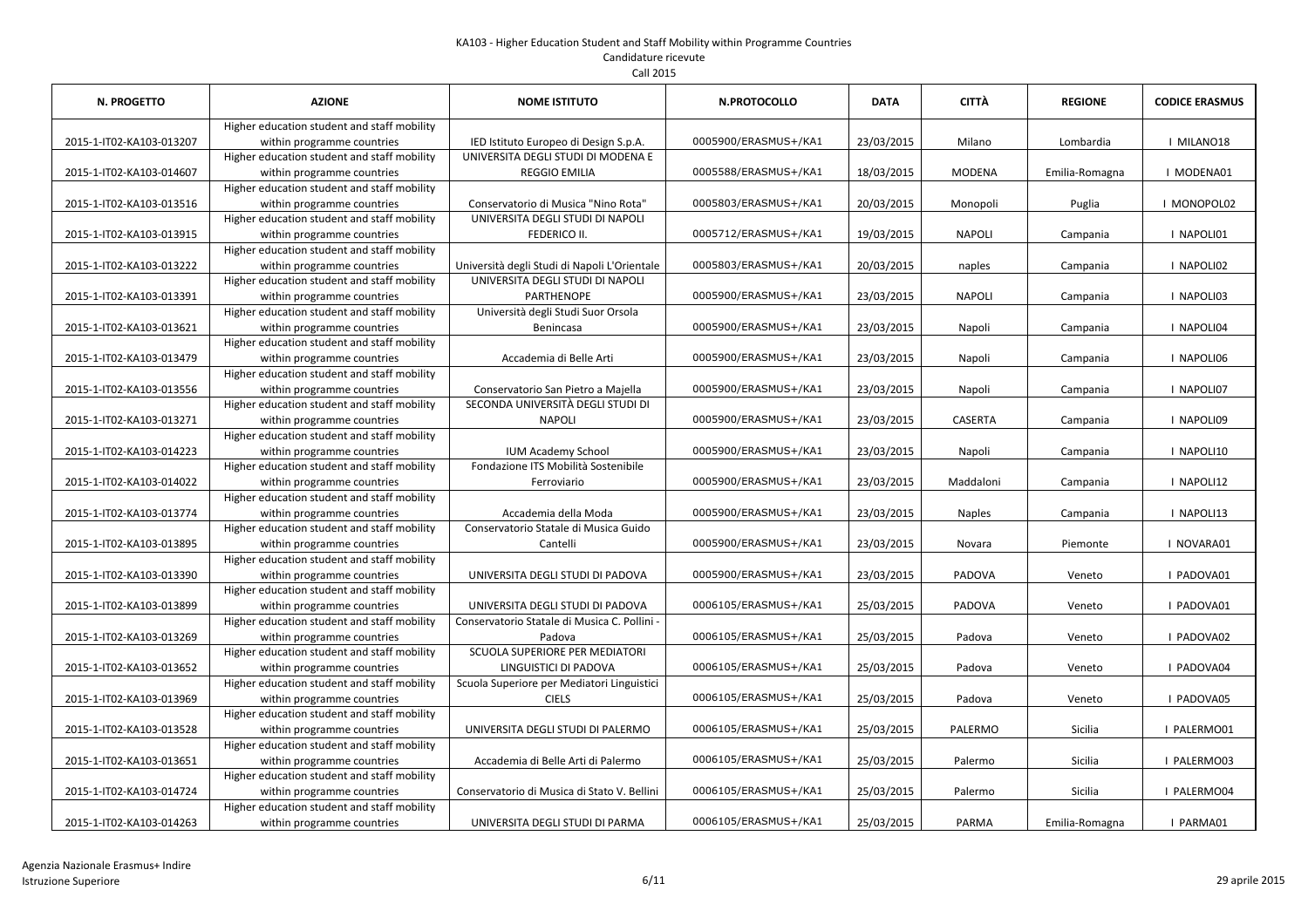| N. PROGETTO              | <b>AZIONE</b>                                                             | <b>NOME ISTITUTO</b>                                                                 | <b>N.PROTOCOLLO</b>     | <b>DATA</b> | <b>CITTÀ</b>       | <b>REGIONE</b>    | <b>CODICE ERASMUS</b> |
|--------------------------|---------------------------------------------------------------------------|--------------------------------------------------------------------------------------|-------------------------|-------------|--------------------|-------------------|-----------------------|
| 2015-1-IT02-KA103-013217 | Higher education student and staff mobility<br>within programme countries | Conservatorio di Musica Arrigo Boito                                                 | 0006105/ERASMUS+/KA1    | 25/03/2015  | Parma              | Emilia-Romagna    | I PARMA02             |
| 2015-1-IT02-KA103-013523 | Higher education student and staff mobility<br>within programme countries | UNIVERSITA DEGLI STUDI DI PAVIA                                                      | 0006206/ERASMUS+/KA1    | 26/03/2015  | PAVIA              | Lombardia         | I PAVIA01             |
| 2015-1-IT02-KA103-013412 | Higher education student and staff mobility<br>within programme countries | ISTITUTO SUPERIORE DI STUDI MUSICALI<br>"FRANCO VITTADINI"                           | 0006206/ERASMUS+/KA1    | 26/03/2015  | PAVIA              | Lombardia         | I PAVIA02             |
| 2015-1-IT02-KA103-013798 | Higher education student and staff mobility<br>within programme countries | UNIVERSITA DEGLI STUDI DI PERUGIA                                                    | 0006206/ERASMUS+/KA1    | 26/03/2015  | PERUGIA            | Umbria            | I PERUGIA01           |
| 2015-1-IT02-KA103-013301 | Higher education student and staff mobility<br>within programme countries | Conservatorio di Musica di Perugia                                                   | 0006206/ERASMUS+/KA1    | 26/03/2015  | Perugia            | Umbria            | I PERUGIA03           |
| 2015-1-IT02-KA103-013761 | Higher education student and staff mobility<br>within programme countries | FONDAZIONE ACCADEMIA DI BELLE ARTI "P<br>VANNUCCI"                                   | 0006206/ERASMUS+/KA1    | 26/03/2015  | Perugia            | Umbria            | I PERUGIA04           |
| 2015-1-IT02-KA103-013497 | Higher education student and staff mobility<br>within programme countries | Nuova Scuola Europea Srl                                                             | 0005588/ERASMUS+/KA1    | 18/03/2015  | Perugia            | Umbria            | I PERUGIA05           |
| 2015-1-IT02-KA103-013305 | Higher education student and staff mobility<br>within programme countries | Università per stranieri di Perugia                                                  | 0006206/ERASMUS+/KA1    | 26/03/2015  | Perugia            | Umbria            | I PERUGIA06           |
| 2015-1-IT02-KA103-013496 | Higher education student and staff mobility<br>within programme countries | I.T.S. Umbria Nuove Tecnologie per il made<br>in Italy e nuove tecnologie della vita | 0006206/ERASMUS+/KA1    | 26/03/2015  | Perugia            | Umbria            | I PERUGIA07           |
| 2015-1-IT02-KA103-014695 | Higher education student and staff mobility<br>within programme countries | Conservatorio Statale di Musica "G.Rossini"                                          | 0006206/ERASMUS+/KA1    | 26/03/2015  | Pesaro             | Marche            | I PESARO01            |
| 2015-1-IT02-KA103-013703 | Higher education student and staff mobility<br>within programme countries | Conservatorio Statale di Musica Luisa<br>D'Annunzio                                  | 0006206/ERASMUS+/KA1    | 26/03/2015  | Pescara            | Abruzzo           | I PESCARA01           |
| 2015-1-IT02-KA103-013581 | Higher education student and staff mobility<br>within programme countries | Conservatorio di Musica "Giuseppe<br>Nicolini"                                       | 0006206/ERASMUS+/KA1    | 26/03/2015  | PIACENZA           | Emilia-Romagna    | I PIACENZ01           |
| 2015-1-IT02-KA103-013288 | Higher education student and staff mobility<br>within programme countries | UNIVERSITA DI PISA                                                                   | 0006206/ERASMUS+/KA1    | 26/03/2015  | PISA               | Toscana           | I PISA01              |
| 2015-1-IT02-KA103-013510 | Higher education student and staff mobility<br>within programme countries | <b>SCUOLA NORMALE SUPERIORE</b>                                                      | 0006206/ERASMUS+/KA1    | 26/03/2015  | <b>PISA</b>        | Toscana           | I PISA02              |
| 2015-1-IT02-KA103-013454 | Higher education student and staff mobility<br>within programme countries | SCUOLA SUPERIORE DI STUDI UNIVERSITARI<br>E DI PERFEZIONAMENTO SANT'ANNA             | 0005900/ERASMUS+/KA1    | 23/03/2015  | PISA               | Toscana           | I PISA03              |
| 2015-1-IT02-KA103-013713 | Higher education student and staff mobility<br>within programme countries | <b>SCUOLA SUPERIORE DI STUDI UNIVERSITARI</b><br>E DI PERFEZIONAMENTO SANT'ANNA      | 0005900/ERASMUS+/KA1    | 23/03/2015  | PISA               | Toscana           | I PISA03              |
| 2015-1-IT02-KA103-013251 | Higher education student and staff mobility<br>within programme countries | UNIVERSITA DEGLI STUDI DELLA BASILICATA                                              | 0006206/ERASMUS+/KA1    | 26/03/2015  | POTENZA            | <b>Basilicata</b> | I POTENZA01           |
| 2015-1-IT02-KA103-013775 | Higher education student and staff mobility<br>within programme countries | Istituto Generale Istruzione Superiore S.R.L                                         | 0006206/ERASMUS+/KA1    | 26/03/2015  | Cagliari           | Sardegna          | QUARTUS01             |
| 2015-1-IT02-KA103-013297 | Higher education student and staff mobility<br>within programme countries | Accademia Di Belle Arti Di Ravenna                                                   | 0005712/ERASMUSPLUS/KA1 | 19/03/2015  | Ravenna            | Emilia-Romagna    | RAVENNA01             |
| 2015-1-IT02-KA103-013295 | Higher education student and staff mobility<br>within programme countries | Istituto Superiore Di Studi Musicali<br>"Giuseppe Verdi"                             | 0005712/ERASMUSPLUS/KA1 | 19/03/2015  | Ravenna            | Emilia-Romagna    | I RAVENNA02           |
| 2015-1-IT02-KA103-014285 | Higher education student and staff mobility<br>within programme countries | UNIVERSITA DEGLI STUDI MEDITERRANEA<br>DI REGGIO CALABRIA                            | 0005712/ERASMUSPLUS/KA1 | 19/03/2015  | REGGIO CALABRIA    | Calabria          | I REGGIO01            |
| 2015-1-IT02-KA103-013579 | Higher education student and staff mobility<br>within programme countries | Conservatorio di Musica "F. Cilea"                                                   | 0005712/ERASMUSPLUS/KA1 | 19/03/2015  | Reggio di Calabria | Calabria          | I REGGIO03            |
| 2015-1-IT02-KA103-014000 | Higher education student and staff mobility<br>within programme countries | Istituto Superiore di studi Musicali di<br>Reggio Emilia e Castelnovo ne' Monti      | 0006206/ERASMUS+/KA1    | 26/03/2015  | Reggio Emilia      | Emilia-Romagna    | I REGGIO05            |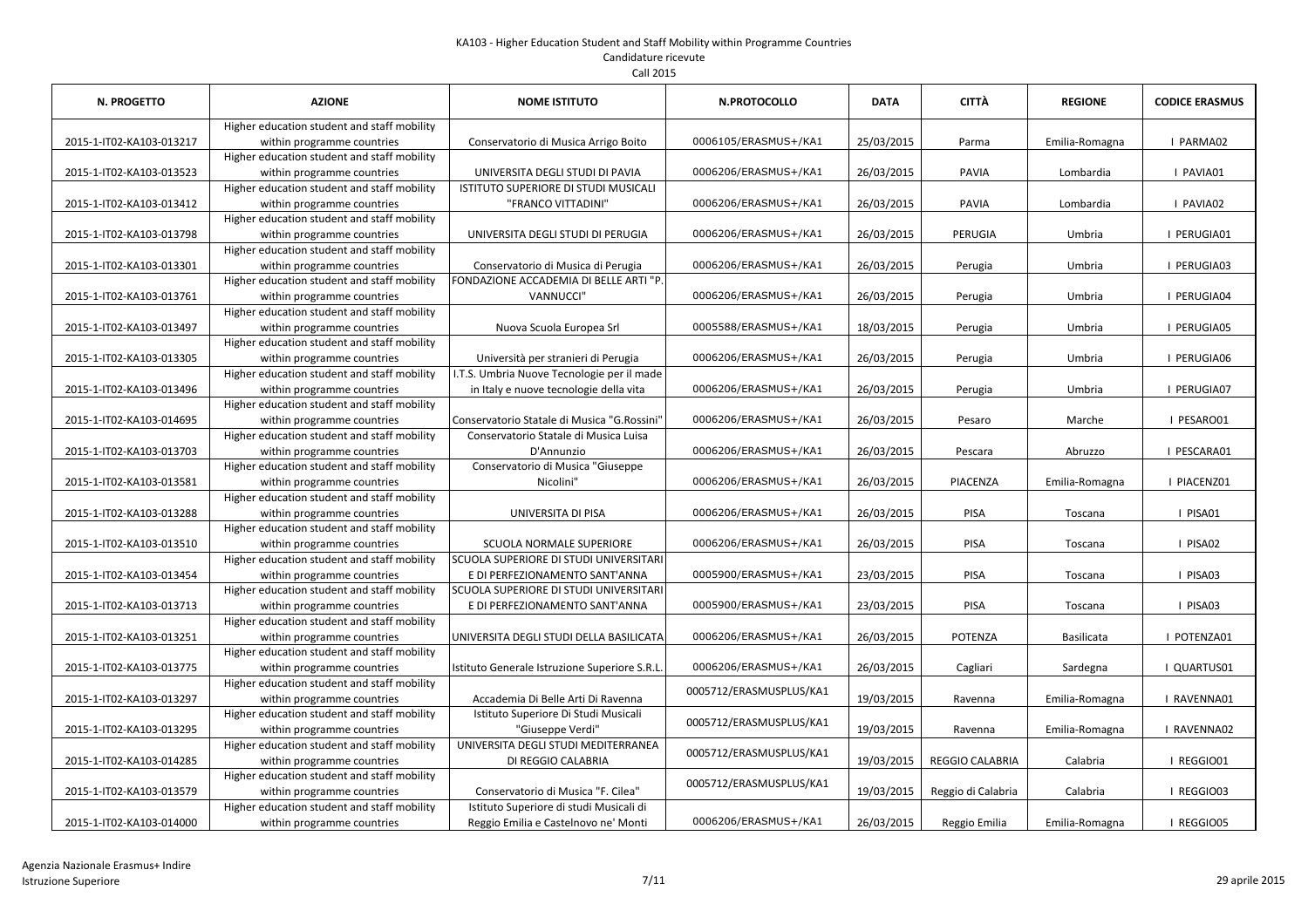| Call 2015     |             |  |  |  |  |  |  |
|---------------|-------------|--|--|--|--|--|--|
| IOME ISTITUTO | N.PRO       |  |  |  |  |  |  |
|               | 0005712/ERA |  |  |  |  |  |  |

| <b>N. PROGETTO</b>       | <b>AZIONE</b>                                                             | <b>NOME ISTITUTO</b>                                                      | N.PROTOCOLLO            | <b>DATA</b> | CITTÀ                  | <b>REGIONE</b> | <b>CODICE ERASMUS</b> |
|--------------------------|---------------------------------------------------------------------------|---------------------------------------------------------------------------|-------------------------|-------------|------------------------|----------------|-----------------------|
| 2015-1-IT02-KA103-013787 | Higher education student and staff mobility<br>within programme countries | Università per Stranieri "Dante Alighieri"                                | 0005712/ERASMUSPLUS/KA1 | 19/03/2015  | <b>REGGIO CALABRIA</b> | Calabria       | I REGGIO06            |
| 2015-1-IT02-KA103-013971 | Higher education student and staff mobility<br>within programme countries | Accademia di Belle Arti Reggio Calabria                                   | 0006105/ERASMUSPLUS/KA1 | 25/03/2015  | Reggio Calabria        | Calabria       | I REGGIO07            |
| 2015-1-IT02-KA103-013385 | Higher education student and staff mobility<br>within programme countries | UNIVERSITA DEGLI STUDI DI ROMA LA<br>SAPIENZA                             | 0005712/ERASMUSPLUS/KA1 | 19/03/2015  | <b>ROMA</b>            | Lazio          | I ROMA01              |
| 2015-1-IT02-KA103-013388 | Higher education student and staff mobility<br>within programme countries | UNIVERSITA DEGLI STUDI DI ROMA LA<br>SAPIENZA                             | 0005712/ERASMUSPLUS/KA1 | 19/03/2015  | <b>ROMA</b>            | Lazio          | I ROMA01              |
| 2015-1-IT02-KA103-013277 | Higher education student and staff mobility<br>within programme countries | UNIVERSITA DEGLI STUDI DI ROMA<br><b>TORVERGATA</b>                       | 0005712/ERASMUSPLUS/KA1 | 19/03/2015  | <b>ROMA</b>            | Lazio          | I ROMA02              |
| 2015-1-IT02-KA103-013279 | Higher education student and staff mobility<br>within programme countries | UNIVERSITA DEGLI STUDI DI ROMA<br><b>TORVERGATA</b>                       | 0006105/ERASMUSPLUS/KA1 | 25/03/2015  | <b>ROMA</b>            | Lazio          | I ROMA02              |
| 2015-1-IT02-KA103-013223 | Higher education student and staff mobility<br>within programme countries | LUISS LIBERA UNIVERSITA INTERNAZIONALE<br>DEGLI STUDI SOCIALI GUIDO CARLI | 0006105/ERASMUSPLUS/KA1 | 25/03/2015  | <b>ROMA</b>            | Lazio          | I ROMA03              |
| 2015-1-IT02-KA103-013225 | Higher education student and staff mobility<br>within programme countries | LIBERA UNIVERSITA MARIA SS ASSUNTA                                        | 0005712/ERASMUSPLUS/KA1 | 19/03/2015  | <b>ROME</b>            | Lazio          | I ROMA04              |
| 2015-1-IT02-KA103-013317 | Higher education student and staff mobility<br>within programme countries | UNIVERSITA DEGLI STUDI DI ROMA FORO<br><b>ITALICO</b>                     | 0005712/ERASMUSPLUS/KA1 | 19/03/2015  | <b>ROMA</b>            | Lazio          | I ROMA05              |
| 2015-1-IT02-KA103-013481 | Higher education student and staff mobility<br>within programme countries | Accademia di Belle Arti di Roma                                           | 0006105/ERASMUSPLUS/KA1 | 25/03/2015  | <b>ROMA</b>            | Lazio          | I ROMA06              |
| 2015-1-IT02-KA103-013811 | Higher education student and staff mobility<br>within programme countries | ACCADEMIA NAZIONALE DI DANZA                                              | 0006206/ERASMUS+/KA1    | 26/03/2015  | <b>ROMA</b>            | Lazio          | I ROMA08              |
| 2015-1-IT02-KA103-013281 | Higher education student and staff mobility<br>within programme countries | CONSERVATORIO DI MUSICA "SANTA<br><b>CECILIA"</b>                         | 0006105/ERASMUSPLUS/KA1 | 25/03/2015  | <b>ROME</b>            | Lazio          | I ROMA09              |
| 2015-1-IT02-KA103-013507 | Higher education student and staff mobility<br>within programme countries | Istituto Superiore per le Industrie Artistiche<br>$-$ I.S.I.A.            | 0005712/ERASMUSPLUS/KA1 | 19/03/2015  | Roma                   | Lazio          | I ROMA12              |
| 2015-1-IT02-KA103-013303 | Higher education student and staff mobility<br>within programme countries | UNIVERSITA CAMPUS BIO MEDICO DI<br><b>ROMA</b>                            | 0005712/ERASMUSPLUS/KA1 | 19/03/2015  | <b>ROMA</b>            | Lazio          | I ROMA14              |
| 2015-1-IT02-KA103-013270 | Higher education student and staff mobility<br>within programme countries | UNIVERSITA DEGLI STUDI ROMA TRE                                           | 0005712/ERASMUSPLUS/KA1 | 19/03/2015  | <b>ROMA</b>            | Lazio          | I ROMA16              |
| 2015-1-IT02-KA103-013548 | Higher education student and staff mobility<br>within programme countries | <b>SSML Gregorio VII</b>                                                  | 0006105/ERASMUSPLUS/KA1 | 25/03/2015  | Rome                   | Lazio          | I ROMA18              |
| 2015-1-IT02-KA103-013515 | Higher education student and staff mobility<br>within programme countries | Università degli Studi Internazionali di<br>Roma                          | 0006206/ERASMUS+/KA1    | 26/03/2015  | Roma                   | Lazio          | I ROMA20              |
| 2015-1-IT02-KA103-013491 | Higher education student and staff mobility<br>within programme countries | UNIVERSITA DEGLI STUDI GUGLIELMO<br><b>MARCONI - TELEMATICA</b>           | 0006206/ERASMUS+/KA1    | 26/03/2015  | <b>ROMA</b>            | Lazio          | I ROMA21              |
| 2015-1-IT02-KA103-013902 | Higher education student and staff mobility<br>within programme countries | Università degli Studi Europea                                            | 0005712/ERASMUSPLUS/KA1 | 19/03/2015  | Rome                   | Lazio          | I ROMA23              |
| 2015-1-IT02-KA103-013810 | Higher education student and staff mobility<br>within programme countries | UNIVERSITA TELEMATICA INTERNAZIONALE<br><b>UNINETTUNO</b>                 | 0005712/ERASMUSPLUS/KA1 | 19/03/2015  | <b>ROMA</b>            | Lazio          | I ROMA24              |
| 2015-1-IT02-KA103-013830 | Higher education student and staff mobility<br>within programme countries | Rome University of Fine Arts                                              | 0005588/ERASMUSPLUS/KA1 | 18/03/2015  | <b>ROMA</b>            | Lazio          | I ROMA25              |
| 2015-1-IT02-KA103-013382 | Higher education student and staff mobility<br>within programme countries | LINK CAMPUS UNIVERSITY                                                    | 0005588/ERASMUSPLUS/KA1 | 18/03/2015  | Rome                   | Lazio          | I ROMA26              |
| 2015-1-IT02-KA103-013799 | Higher education student and staff mobility<br>within programme countries | UNITELMA SAPIENZA UNIVERSITA                                              | 0005712/ERASMUSPLUS/KA1 | 19/03/2015  | <b>ROMA</b>            | Lazio          | I ROMA27              |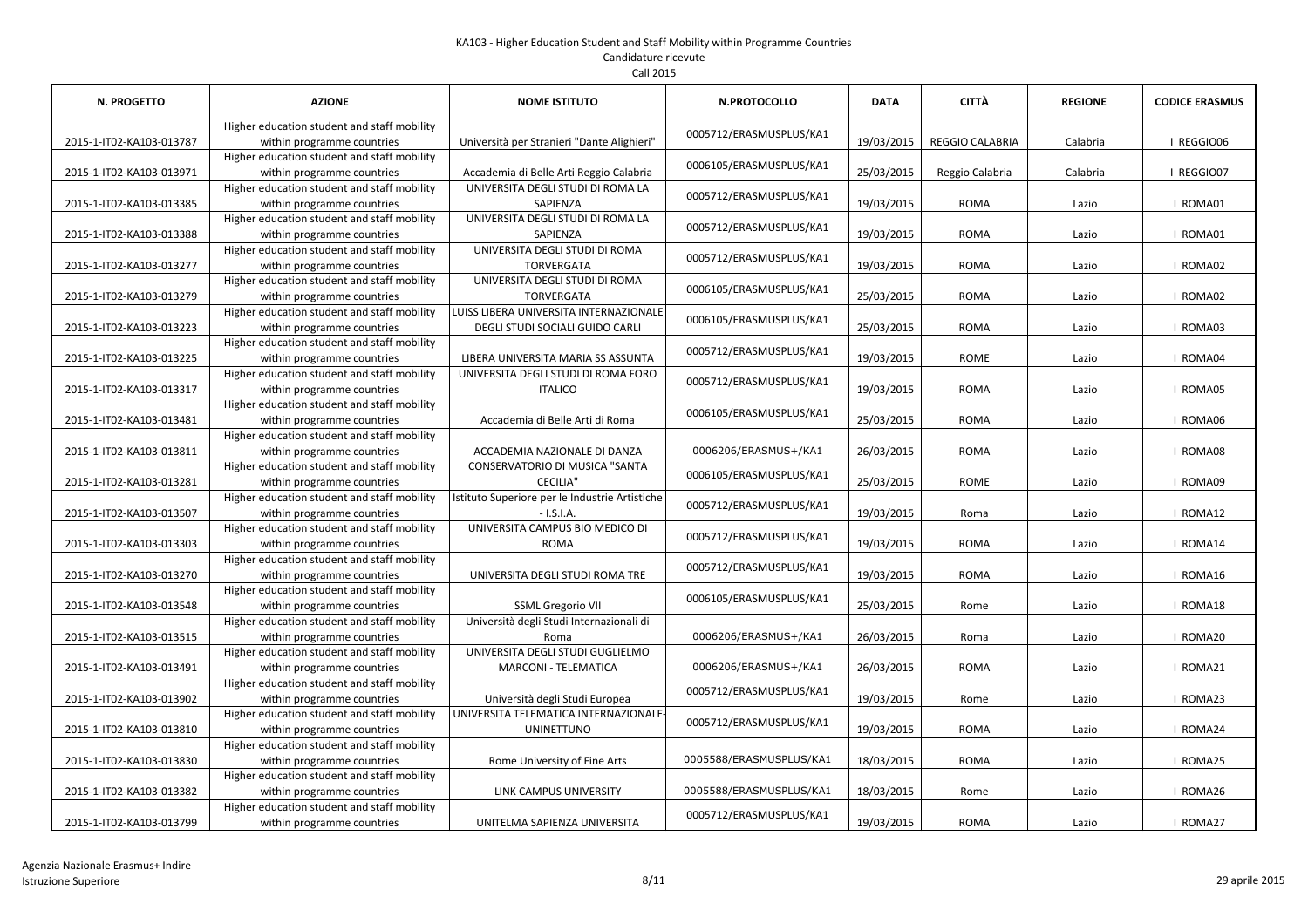|  | Call 2015 |
|--|-----------|
|--|-----------|

| N. PROGETTO              | <b>AZIONE</b>                                                             | <b>NOME ISTITUTO</b>                                                                       | <b>N.PROTOCOLLO</b>     | <b>DATA</b> | <b>CITTÀ</b>                     | <b>REGIONE</b> | <b>CODICE ERASMUS</b> |
|--------------------------|---------------------------------------------------------------------------|--------------------------------------------------------------------------------------------|-------------------------|-------------|----------------------------------|----------------|-----------------------|
| 2015-1-IT02-KA103-013407 | Higher education student and staff mobility<br>within programme countries | Facoltà valdese di teologia                                                                | 0005712/ERASMUSPLUS/KA1 | 19/03/2015  | Roma                             | Lazio          | I ROMA28              |
| 2015-1-IT02-KA103-013421 | Higher education student and staff mobility<br>within programme countries | Accademia Nazionale d'Arte Drammatica<br>"Silvio d'Amico"                                  | 0005803/ERASMUS+/KA1    | 20/03/2015  | Roma                             | Lazio          | I ROMA29              |
| 2015-1-IT02-KA103-013321 | Higher education student and staff mobility<br>within programme countries | Saint Louis Music Center Srl                                                               | 0005588/ERASMUSPLUS/KA1 | 18/03/2015  | Rome                             | Lazio          | I ROMA30              |
| 2015-1-IT02-KA103-013721 | Higher education student and staff mobility<br>within programme countries | Università degli Studi Niccolò Cusano -<br>Telematica Roma                                 | 0005712/ERASMUSPLUS/KA1 | 19/03/2015  | Roma                             | Lazio          | I ROMA31              |
| 2015-1-IT02-KA103-013940 | Higher education student and staff mobility<br>within programme countries | <b>International Campus Srl</b>                                                            | 0005712/ERASMUSPLUS/KA1 | 19/03/2015  | <b>ROMA</b>                      | Lazio          | I ROMA32              |
| 2015-1-IT02-KA103-014035 | Higher education student and staff mobility<br>within programme countries | Istituto Tecnico Superiore per le Tecnologie<br>Innovative i Beni e le Attività Culturali- | 0005712/ERASMUSPLUS/KA1 | 19/03/2015  | Roma                             | Lazio          | I ROMA33              |
| 2015-1-IT02-KA103-013498 | Higher education student and staff mobility<br>within programme countries | Conservatorio di Musica Francesco Venezze                                                  | 0005712/ERASMUSPLUS/KA1 | 19/03/2015  | <b>ROVIGO</b>                    | Veneto         | I ROVIGO01            |
| 2015-1-IT02-KA103-013322 | Higher education student and staff mobility<br>within programme countries | UNIVERSITA DEGLI STUDI DI SALERNO                                                          | 0005588/ERASMUSPLUS/KA1 | 18/03/2015  | <b>FISCIANO SA</b>               | Campania       | I SALERNO01           |
| 2015-1-IT02-KA103-013878 | Higher education student and staff mobility<br>within programme countries | Conservatorio di Musica Giuseppe Martucci<br>Salerno                                       | 0005588/ERASMUSPLUS/KA1 | 18/03/2015  | Salerno                          | Campania       | I SALERNO02           |
| 2015-1-IT02-KA103-013255 | Higher education student and staff mobility<br>within programme countries | Fondazione Istituto Tecnico Superiore per<br>Tecnologie Innovative per i Beni e le         | 0005588/ERASMUSPLUS/KA1 | 18/03/2015  | Vico Equense                     | Campania       | I SALERNO03           |
| 2015-1-IT02-KA103-013267 | Higher education student and staff mobility<br>within programme countries | UNIVERSITA DEGLI STUDI DI SASSARI                                                          | 0005588/ERASMUSPLUS/KA1 | 18/03/2015  | SASSARI                          | Campania       | I SASSARI01           |
| 2015-1-IT02-KA103-013684 | Higher education student and staff mobility<br>within programme countries | Conservatorio Statale di Musica "L.<br>Canepa"                                             | 0005588/ERASMUSPLUS/KA1 | 18/03/2015  | Sassari                          | Sardegna       | I SASSARIO2           |
| 2015-1-IT02-KA103-014241 | Higher education student and staff mobility<br>within programme countries | Fondazione Istituto Tecnico Superiore per<br>l'Efficienza Energetica Macomer               | 0005588/ERASMUSPLUS/KA1 | 18/03/2015  | Macomer                          | Sardegna       | I SASSARI04           |
| 2015-1-IT02-KA103-013242 | Higher education student and staff mobility<br>within programme countries | UNIVERSITA' DEGLI STUDI DI SIENA                                                           | 0005588/ERASMUSPLUS/KA1 | 18/03/2015  | <b>SIENA</b>                     | Toscana        | I SIENA01             |
| 2015-1-IT02-KA103-013387 | Higher education student and staff mobility<br>within programme countries | Università per Stranieri di Siena                                                          | 0005588/ERASMUSPLUS/KA1 | 18/03/2015  | SIENA                            | Toscana        | I SIENA02             |
| 2015-1-IT02-KA103-013243 | Higher education student and staff mobility<br>within programme countries | Istituto Superiore di Studi Musicali "Rinaldo<br>Franci"                                   | 0005588/ERASMUSPLUS/KA1 | 18/03/2015  | Siena                            | Toscana        | I SIENA04             |
| 2015-1-IT02-KA103-013330 | Higher education student and staff mobility<br>within programme countries | Fondazione Siena Jazz - Accademia<br>Nazionale del Jazz                                    | 0005588/ERASMUSPLUS/KA1 | 18/03/2015  | Siena                            | Toscana        | I SIENA05             |
| 2015-1-IT02-KA103-013628 | Higher education student and staff mobility<br>within programme countries | Fondazione Istituto Tecnico Superiore<br>Energia e Ambiente                                | 0005588/ERASMUSPLUS/KA1 | 18/03/2015  | <b>COLLE DI VAL D ELSA</b><br>SI | Toscana        | I SIENA06             |
| 2015-1-IT02-KA103-013318 | Higher education student and staff mobility<br>within programme countries | UNIVERSITA DEGLI STUDI DI TERAMO                                                           | 0005588/ERASMUSPLUS/KA1 | 18/03/2015  | <b>TERAMO</b>                    | Abruzzo        | TERAMO01              |
| 2015-1-IT02-KA103-013505 | Higher education student and staff mobility<br>within programme countries | Istituto Superiore di Studi Musicali "G.<br>Braga"                                         | 0005588/ERASMUSPLUS/KA1 | 18/03/2015  | Teramo                           | Abruzzo        | I TERAMO02            |
| 2015-1-IT02-KA103-013183 | Higher education student and staff mobility<br>within programme countries | Istituto Superiore di Studi Musicali G.<br>Briccialdi Terni                                | 0005588/ERASMUSPLUS/KA1 | 18/03/2015  | Terni                            | Umbria         | I TERNI01             |
| 2015-1-IT02-KA103-013916 | Higher education student and staff mobility<br>within programme countries | UNIVERSITA DEGLI STUDI DI TORINO                                                           | 0005588/ERASMUSPLUS/KA1 | 18/03/2015  | <b>TORINO</b>                    | Piemonte       | TORINO01              |
| 2015-1-IT02-KA103-013405 | Higher education student and staff mobility<br>within programme countries | POLITECNICO DI TORINO                                                                      | 0005588/ERASMUSPLUS/KA1 | 18/03/2015  | <b>TORINO</b>                    | Piemonte       | I TORINO02            |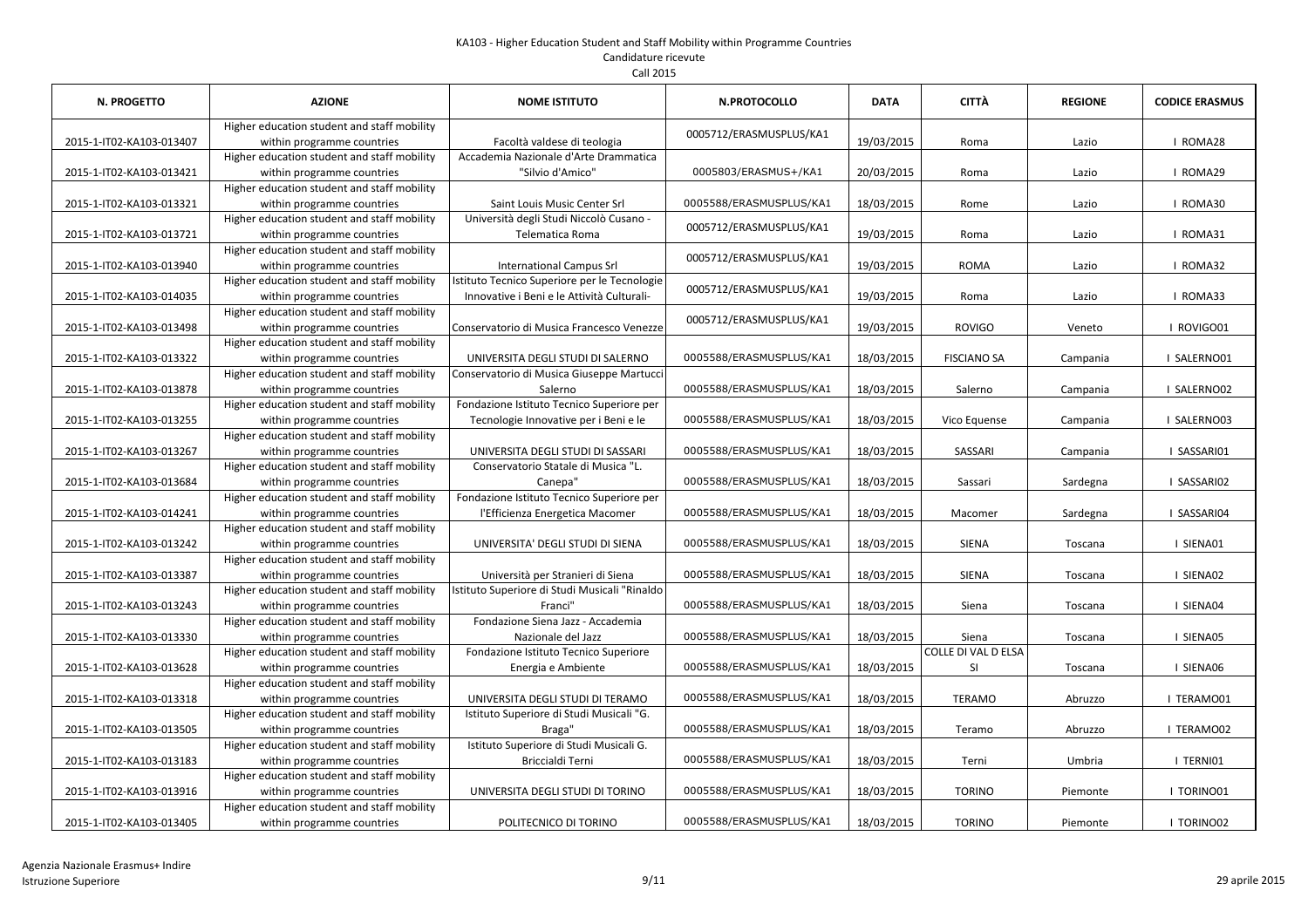# Candidature ricevute

Call 2015

| <b>N. PROGETTO</b>       | <b>AZIONE</b>                                                             | <b>NOME ISTITUTO</b>                                                        | <b>N.PROTOCOLLO</b>     | <b>DATA</b> | CITTÀ           | <b>REGIONE</b>        | <b>CODICE ERASMUS</b> |
|--------------------------|---------------------------------------------------------------------------|-----------------------------------------------------------------------------|-------------------------|-------------|-----------------|-----------------------|-----------------------|
| 2015-1-IT02-KA103-013470 | Higher education student and staff mobility<br>within programme countries | Accademia Albertina delle Belle Arti                                        | 0005588/ERASMUSPLUS/KA1 | 18/03/2015  | Torino          | Piemonte              | I TORINO04            |
| 2015-1-IT02-KA103-013187 | Higher education student and staff mobility<br>within programme countries | Conservatorio Statale di Musica "Giuseppe<br>Verdi" Torino                  | 0005588/ERASMUSPLUS/KA1 | 18/03/2015  | Torino          | Piemonte              | I TORINO05            |
| 2015-1-IT02-KA103-013947 | Higher education student and staff mobility<br>within programme countries | Fondazione ITS per le tecnologie<br>dell'informazione e della comunicazione | 0005588/ERASMUSPLUS/KA1 | 18/03/2015  | Turin           | Piemonte              | I TORINO10            |
| 2015-1-IT02-KA103-014405 | Higher education student and staff mobility<br>within programme countries | Conservatorio di Musica di Stato "Antonio<br>Scontrino" - Trapani           | 0005588/ERASMUSPLUS/KA1 | 18/03/2015  | Trapani         | Sicilia               | I TRAPANI02           |
| 2015-1-IT02-KA103-013272 | Higher education student and staff mobility<br>within programme countries | UNIVERSITA DEGLI STUDI DI TRENTO                                            | 0005588/ERASMUSPLUS/KA1 | 18/03/2015  | <b>TRENTO</b>   | Trentino Alto Adige   | I TRENTO01            |
| 2015-1-IT02-KA103-014499 | Higher education student and staff mobility<br>within programme countries | Conservatorio di musica "F.A. Bonporti" di<br>Trento                        | 0005588/ERASMUSPLUS/KA1 | 18/03/2015  | Trento          | Trentino Alto Adige   | I TRENTO02            |
| 2015-1-IT02-KA103-013756 | Higher education student and staff mobility<br>within programme countries | UNIVERSITA DEGLI STUDI DI TRIESTE                                           | 0005588/ERASMUSPLUS/KA1 | 18/03/2015  | <b>TRIESTE</b>  | Friuli-Venezia Giulia | I TRIESTE01           |
| 2015-1-IT02-KA103-014626 | Higher education student and staff mobility<br>within programme countries | <b>CONSERVATORIO DI MUSICA GIUSEPPE</b><br><b>TARTINI</b>                   | 0005588/ERASMUSPLUS/KA1 | 18/03/2015  | <b>TRIESTE</b>  | Friuli-Venezia Giulia | I TRIESTE02           |
| 2015-1-IT02-KA103-013256 | Higher education student and staff mobility<br>within programme countries | UNIVERSITA DEGLI STUDI DI UDINE                                             | 0005588/ERASMUSPLUS/KA1 | 18/03/2015  | <b>UDINE</b>    | Friuli-Venezia Giulia | I UDINE01             |
| 2015-1-IT02-KA103-013257 | Higher education student and staff mobility<br>within programme countries | UNIVERSITA DEGLI STUDI DI UDINE                                             | 0005588/ERASMUSPLUS/KA1 | 18/03/2015  | <b>UDINE</b>    | Friuli-Venezia Giulia | I UDINE01             |
| 2015-1-IT02-KA103-013852 | Higher education student and staff mobility<br>within programme countries | <b>CONSERVATORIO STATALE DI MUSICA</b><br>"JACOPO TOMADINI"                 | 0005588/ERASMUSPLUS/KA1 | 18/03/2015  | <b>UDINE</b>    | Friuli-Venezia Giulia | I UDINE02             |
| 2015-1-IT02-KA103-013211 | Higher education student and staff mobility<br>within programme countries | Universita' degli Studi di Urbino Carlo Bo                                  | 0005588/ERASMUSPLUS/KA1 | 18/03/2015  | <b>URBINO</b>   | Marche                | I URBINO01            |
| 2015-1-IT02-KA103-013177 | Higher education student and staff mobility<br>within programme countries | Accademia di Belle Arti di Urbino                                           | 0005588/ERASMUSPLUS/KA1 | 18/03/2015  | Urbino          | Marche                | I URBINO03            |
| 2015-1-IT02-KA103-013186 | Higher education student and staff mobility<br>within programme countries | <b>ISTITUTO SUPERIORE INDUSTRIE</b><br><b>ARTISTICHE URBINO</b>             | 0005588/ERASMUSPLUS/KA1 | 18/03/2015  | <b>URBINO</b>   | Marche                | I URDBINO05           |
| 2015-1-IT02-KA103-013259 | Higher education student and staff mobility<br>within programme countries | UNIVERSITA DEGLI STUDI DELL'INSUBRIA                                        | 0005588/ERASMUSPLUS/KA1 | 18/03/2015  | VARESE          | Lombardia             | VARESE02              |
| 2015-1-IT02-KA103-013216 | Higher education student and staff mobility<br>within programme countries | UNIVERSITA CA' FOSCARI VENEZIA                                              | 0005712/ERASMUSPLUS/KA1 | 19/03/2015  | VENEZIA         | Veneto                | I VENEZIA01           |
| 2015-1-IT02-KA103-013220 | Higher education student and staff mobility<br>within programme countries | UNIVERSITA CA' FOSCARI VENEZIA                                              | 0005588/ERASMUSPLUS/KA1 | 18/03/2015  | VENEZIA         | Veneto                | I VENEZIA01           |
| 2015-1-IT02-KA103-013240 | Higher education student and staff mobility<br>within programme countries | UNIVERSITA IUAV DI VENEZIA                                                  | 0005588/ERASMUSPLUS/KA1 | 18/03/2015  | VENEZIA         | Veneto                | VENEZIA02             |
| 2015-1-IT02-KA103-013253 | Higher education student and staff mobility<br>within programme countries | UNIVERSITA IUAV DI VENEZIA                                                  | 0005712/ERASMUSPLUS/KA1 | 19/03/2015  | VENEZIA         | Veneto                | I VENEZIA02           |
| 2015-1-IT02-KA103-013420 | Higher education student and staff mobility<br>within programme countries | Fine Arts Academy of Venice                                                 | 0005588/ERASMUSPLUS/KA1 | 18/03/2015  | Venezia         | Veneto                | I VENEZIA03           |
| 2015-1-IT02-KA103-013440 | Higher education student and staff mobility<br>within programme countries | Conservatorio di Musica "Benedetto<br>Marcello" di Venezia                  | 0005492/ERASMUS+/KA1    | 17/03/2015  | Venezia         | Veneto                | I VENEZIA04           |
| 2015-1-IT02-KA103-013206 | Higher education student and staff mobility<br>within programme countries | UNIVERSITA DEGLI STUDI DEL PIEMONTE<br>ORIENTALE AMEDEO AVOGADRO            | 0005588/ERASMUSPLUS/KA1 | 18/03/2015  | <b>VERCELLI</b> | Piemonte              | I VERCELL01           |
| 2015-1-IT02-KA103-013249 | Higher education student and staff mobility<br>within programme countries | UNIVERSITA DEGLI STUDI DI VERONA                                            | 0005712/ERASMUSPLUS/KA1 | 19/03/2015  | <b>VERONA</b>   | Veneto                | I VERONA01            |